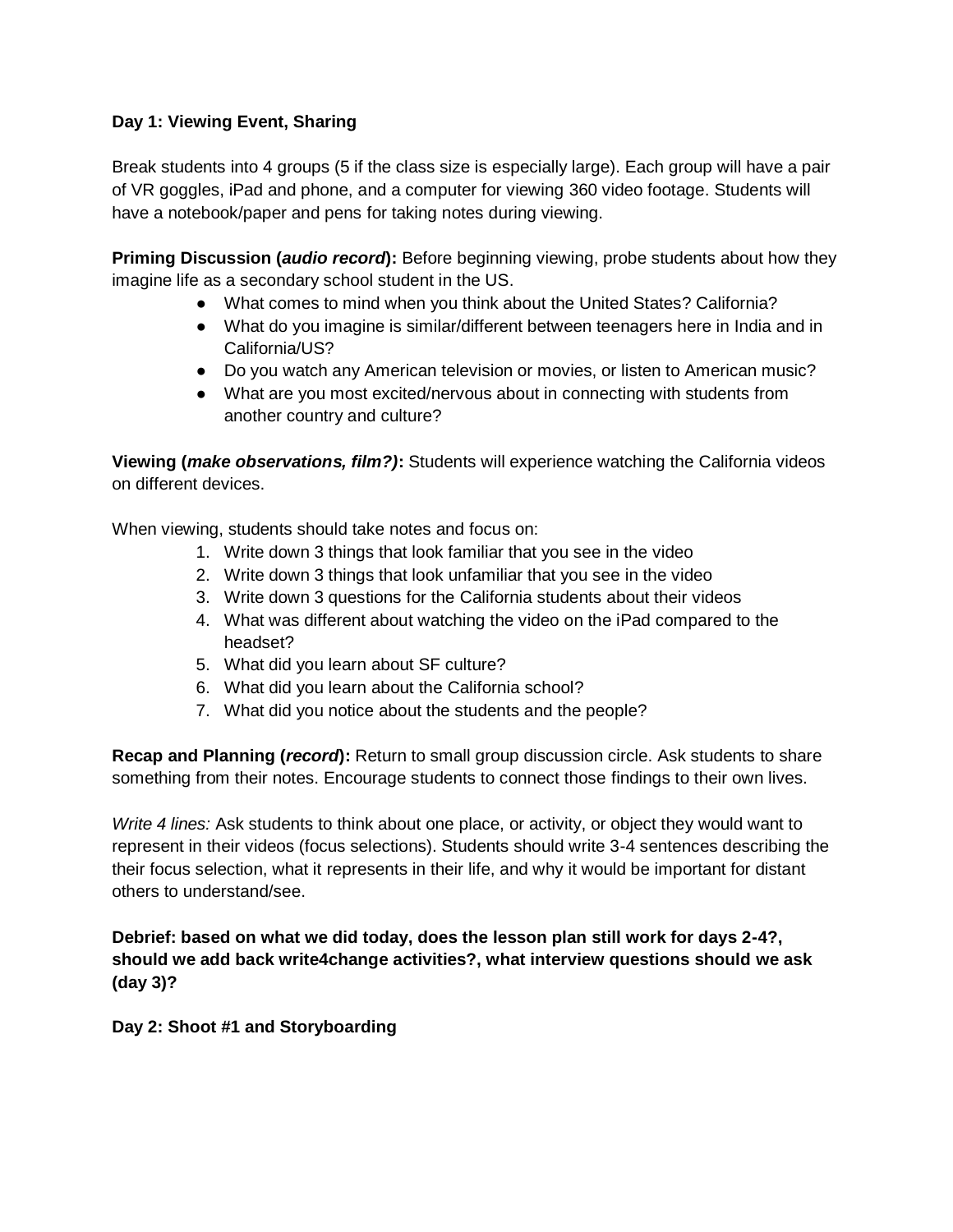**Priming Discussion:** In their groups, students will share their focus selection from the day before, and consider connections between their choices. Students will also brainstorm how they might represent their focus selections in 360 video or other means.

**Shoot #1:** Select three connected focus selections to shoot (make sure it is feasible in the timeframe to shoot). Students may take multiple shots to represent focus selections. Students should take turns taking on different roles: (shots should be about 2-3 minutes

- Director runs the phone
- Camera person sets up and runs the camera
- Audio person collects sound samples
- Scene photographer uses iPad photos of important things in the scene
- Scriptwriter takes notes on what's present in the scene of importance.

**Group Presentations:** While footage is saved, groups will present what they shot using their notes and photographs. They should describe:

- Why did we choose these focus selections?
- What is being represented in each scene?
- What might be confusing/interesting for distant viewers?

**Review Footage (***record)***:** In their groups, students will review the footage from their shoot #1 (like they did with the California footage). Students should take notes:

- What is interesting about the 360 experience in representing space?
- What is lost in the video from the actual place?
- What will the California students think about the videos and the places being represented?

**Reflect and Plan:** Students share out their notes in the group. Then, based on the three shots and other ideas from the focus selections, students will begin to brainstorm how to create a narrative of different scenes and focus selections to tell a story about their lives to the California students.

Students will work together in their groups storyboarding the shots they will need to tell their narrative. See **STORYBOARD TEMPLATE**

Students should focus on the sequence of the shots, what they want to represent in each shot. They may include a 'character' that moves through each scene, or other ways to connect shots and tell their narrative. They should also make notes for each scene for voiceover.

# **Day 3: Shoot #2, editing and scriptwriting**

**Priming Discussion (***record)***:** In their groups, students will review storyboards and plan their shoot #2.

**Shoot #2:**. Students should take turns taking on different roles: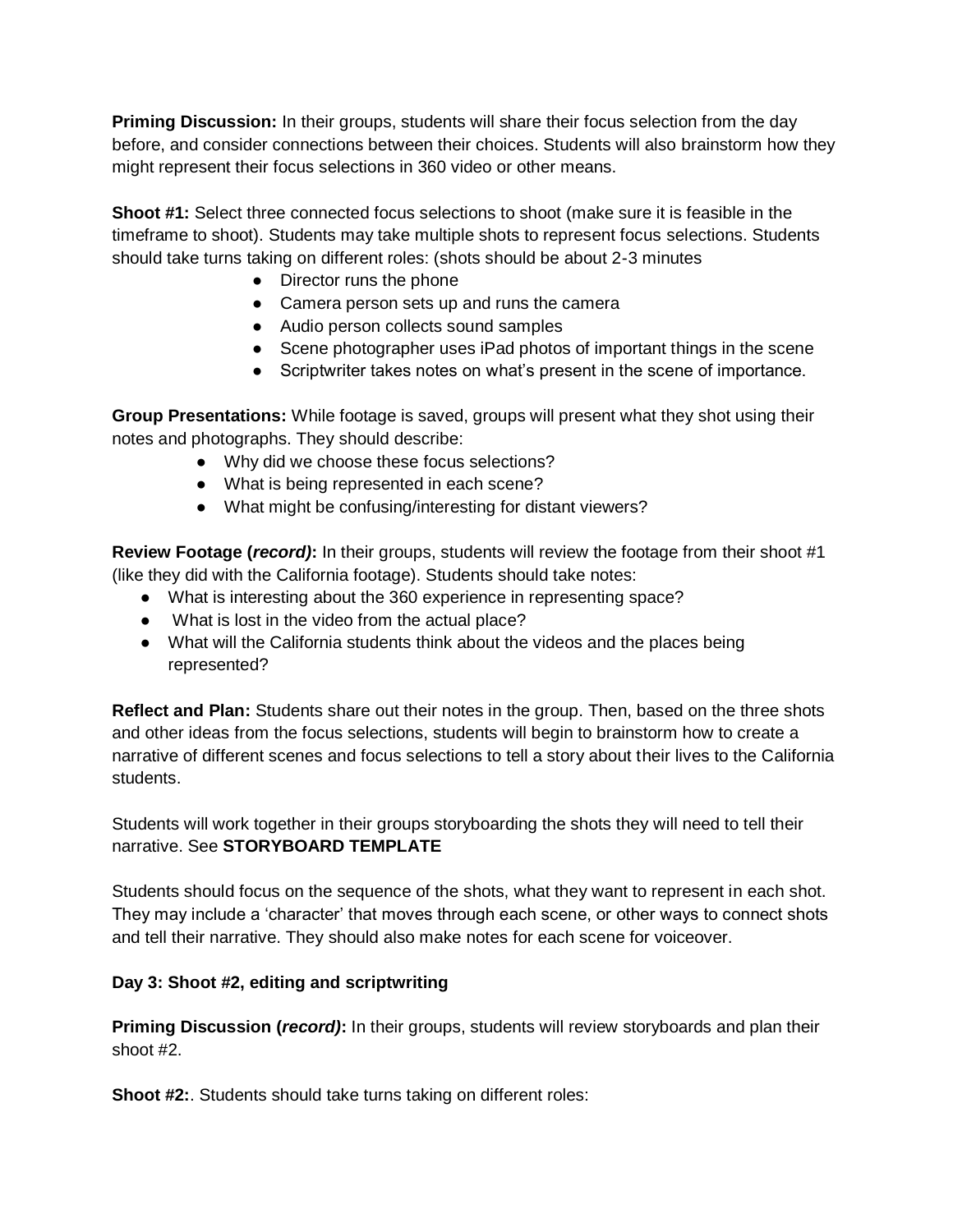- Director runs the phone
- Camera person sets up and runs the camera
- Audio person collects sound samples
- Scene photographer uses iPad photos of important things in the scene
- Scriptwriter takes notes on what's present in the scene of importance

**Group Presentations (***record with ipad?)***:** While footage is saved, groups will present what they shot using their notes and photographs. They should describe:

- Describe the overall narrative
- Describe the connections between shots
- What was the experience like shooting in 360 video?

**Editing and Scriptwriting:** Students will choose the shot scenes they want to write about for their voiceover. Students will rotate opportunities to learn editing in pairs while others work on their scene script.

**Synthesize scripts:** The group will come back together with their script scenes and merge them into a single script. When merging the script scenes, students should consider:

- What parts of the script might be confusing or surprising to the California students?
- Reiterate key themes, symbols- What does the narrative say about their culture and worldview?
- What other kinds of digital artifacts (images, texts, youtube videos) could they create to complement their videos?

**Record and edit:** Students will continue rotating in pairs working on edits while others record their voice over pieces.

#### **Day 4: Final Viewing and Circle Videos**

Will go to school early in the morning and hold a one day workshop in the afternoon with the high school group.

**Priming Discussion:** Students will review final version of the video in their groups and prepare to present it to the class.

**Group Presentation:** Each group will present their final video concept to the class, focus on:

- Share excerpts from the script
- Share their favorite shots and most challenging scenes
- What would they improve about their video?

**Film Screening:** Students will watch each other's videos on the VR headsets, computers, and tablets/phones. Students should take notes about similarities and differences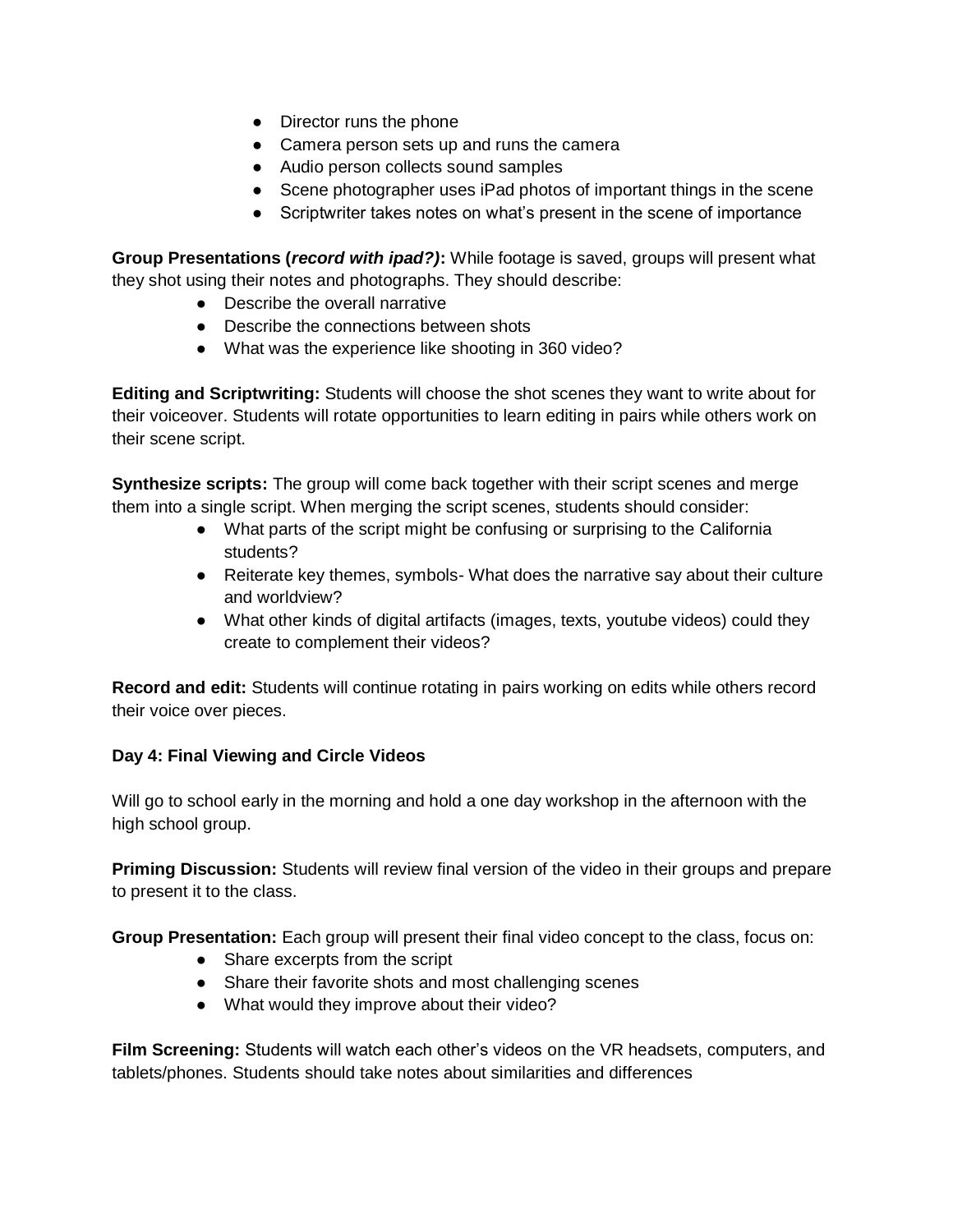**360 Circle Shot:** Students will find a favorite place at school, and sit in a circle around the camera (3-4 feet away). Students will go around the circle (in order or in some coordinated fashion) and share something about themselves and a question for the Calfiornia students.